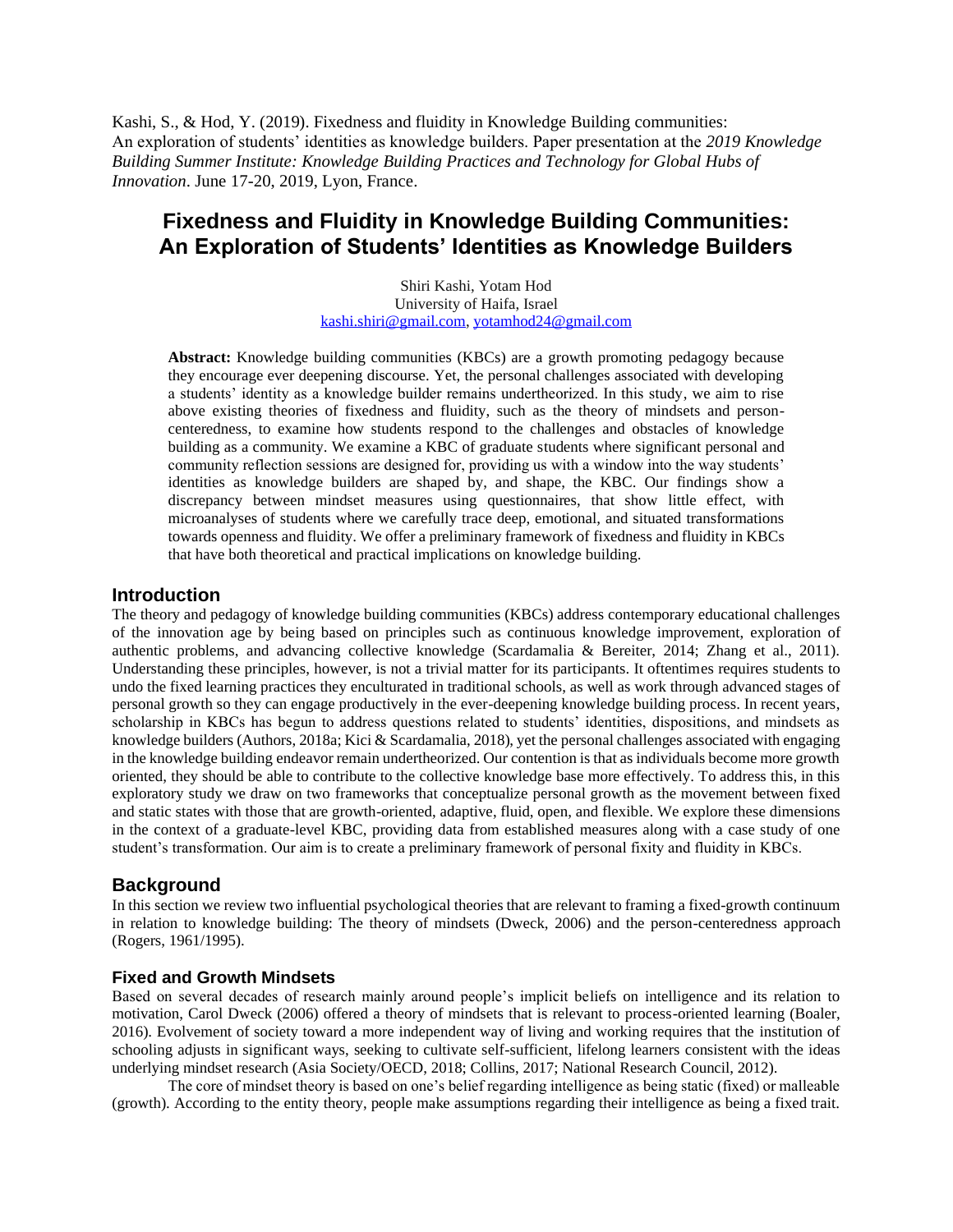In contrast, according to the incremental theory, people make the assumption that intelligence is a malleable trait that can be developed with effort. People's implicit theories about intelligence influences their self-esteem, the way they cope with challenges, setbacks, and even their love of learning (Dweck, Chiu & Hong, 1995). People on the fixed side of the continuum (fixed mindset) tend to perceive success, abilities, and talents as proving they are intelligent, and therefore are more likely to pass up opportunities to push their limits because failures come with the risk of jeopardizing their attributed beliefs. People on the growth side of the continuum believe these things can be stretched or improved with effort, making them more likely to embrace challenges as opportunities for growth (Dweck, 2006).

Dweck's conceptualization has been widely published and influential across educational research. Sagy, Kali, Tsaushu, & Tal (2016), for example, showed how fixed mindsets and performance orientations are associated with learning cultures based on external values; whereas growth mindsets and learning orientations are associated with cultures based on internal values. In the context of KBCs, Authors (2018b) examined the fixed and growth mindsets of grade five students studying science, showing how mindsets were expressed with students' attitudes, beliefs, feelings, understandings, and practices. Another study by Kici & Scardamalia (2018) investigated change in high school teachers' practices through knowledge building utilizing growth mindset theory. Table 1 summarizes some of the key dimensions from research on mindsets that are relevant to KBCs.

| <b>Dimension</b>          | <b>Fixed Mindset</b> | <b>Growth Mindset</b>  |
|---------------------------|----------------------|------------------------|
| Belief about intelligence | Entity, static       | Incremental, malleable |
| Cultural values           | External             | Internal               |

Dealing with obstacles or setbacks Avoidance Seen as learning opportunities

Table 1: Key Dimensions of Fixed and Growth Mindsets

# **Person-Centered Conceptions of Fixedness and Fluidity**

The person-centered approach, while most widely applied within counseling and psychotherapeutic settings, has been very influential within educational contexts (Rogers, 1969) and is highly relevant to the issue at hand. Rogers upended decades of therapeutic perspectives by suggesting that personal growth does not entail moving from one fixed position to another, but from a fixed position to one that was continually changing (Rogers, 1961/1995). In Rogers' (1969) *Freedom to Learn*, he suggested that education must put trust in its students, allowing them the freedom to explore problems that are authentic to their interests and personal growth trajectories. However, he noted that the responsibility put on the shoulders of students could be threatening, and he extensively detailed how people in such contexts (provided with the appropriate conditions of unconditional positive regard, empathic listening, and congruence) slowly worked through these challenges, making this highly relevant to the development of students' identities in KBCs (Rogers, 1957). Sanders (2006) provides a general summary of Rogers' continuum, noting six key dimensions on a seven-stage continuum (Table 2).

Table 2: Key Dimensions of Fixity and Fluidity based on the Person-Centered Perspective Applied to KBCs (Adapted from Sanders, 2006)

| <b>Dimension</b>                                            | Stage 1                                                                                                                                 | Stage 7                                                                                              |  |  |
|-------------------------------------------------------------|-----------------------------------------------------------------------------------------------------------------------------------------|------------------------------------------------------------------------------------------------------|--|--|
| Feelings                                                    |                                                                                                                                         |                                                                                                      |  |  |
| Internal dialogue                                           | Process is so fixed and stuck that<br>the person is unlikely to participate<br>in the KBC -- they think everyone<br>else has a problem. |                                                                                                      |  |  |
| Expression differentiation and<br>elaboration of experience |                                                                                                                                         | Process so spontaneous and fluid<br>that almost continuous change<br>happens outside the KBC as much |  |  |
| Perception of problems                                      |                                                                                                                                         | as in it.                                                                                            |  |  |
| Attitude to change                                          |                                                                                                                                         |                                                                                                      |  |  |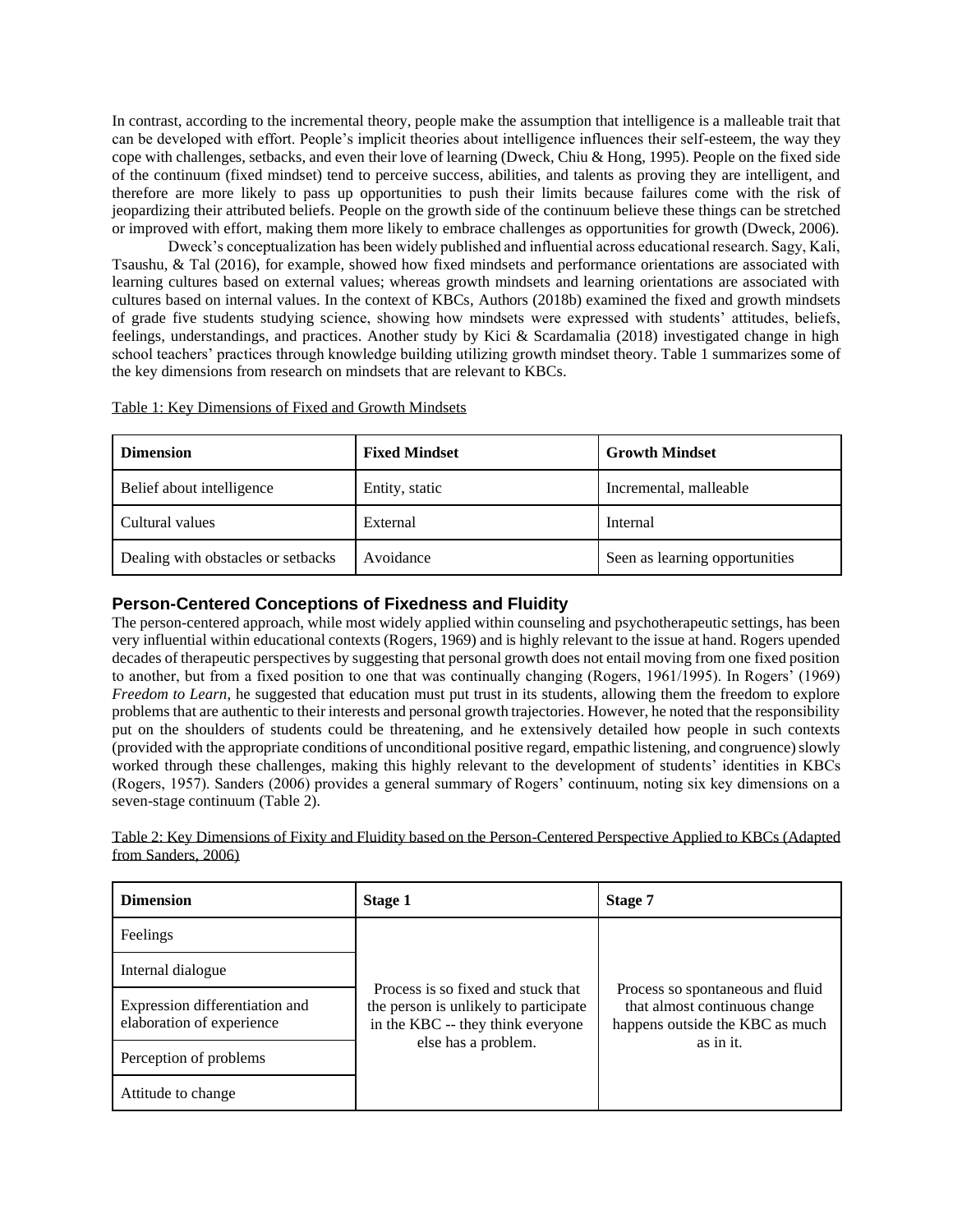| <b>Bodily changes</b> |  |  |
|-----------------------|--|--|
|-----------------------|--|--|

According to Rogers' theory of growth, for a person to be able to shift from fixity to fluidity she needs to experience herself as being fully received. This includes acceptance of feelings such as anger, fear, insecurity and of any mode of expression such as silence, tears, and words, all of which are part of her being at that moment (Rogers, 1961/1995). Unconditional acceptance allows a person to shed any masks concealing her true feelings and thoughts without the fear of being judged. This allows dealing with hard feelings or difficulties associated with the learning process. The continuum between fixed and fluid is arbitrarily divided by Rogers into seven stages. The first stage is of full fixity, where no problems are perceived and there is no desire to change. Moving along this continuum, gradually, there is growing self-responsibility to face problems, more recognition of personal rigidness, and expressions of feelings while accepting them as being owned in the present. At the seventh stage the person reaches a point where personal constructs become tentative, constantly validated, allowing spontaneous growth to occur as a person is open to experience and fully functional (Rogers, 1961/1995).

In recent years, Authors (2018a) have introduced person-centered activities into KBCs to provide students with more intentional opportunities for personal growth with the belief that these would promote their collective ideaadvancing endeavors. Regular group reflection activities as well as public (on the online platform) personal reflective diaries foster a growth promoting climate (Rogers, Kirschenbaum, & Henderson, 1989). Using this unique context as a way to access students' identities as knowledge builders, we explore how the two models of fixedness and fluidity are played out in the stories of adult student participants. Specifically, we asked *how do students change both along Dweck's fixed and growth mindset continuum as well as Rogers' person-centered conception?* 

# **Methods**

To answer these questions, we investigated a graduate course in an educational technologies program. Specifically, "Challenges and Approaches to Technology-Enhanced Learning and Teaching" (CATELT) was structured as a blended course, where weekly 210 minute face-to-face meetings alternated with ongoing activities for the remainder of the week where students building their knowledge in different online platforms (e.g., wiki, Knowledge Forum). The data corpus included a full 14-week semester of CATELT (2018-2019), with 18 students, an instructor (moderator), and a teacher's assistant (co-moderator). Throughout the semester, we collected data from (a) audio and video recordings of every face-to-face meeting; (b) online artifacts created by the students; (c) open interviews conducted opportunistically; and (d) a standard, six-item pre- and post-course mindset questionnaire as well as several additional questions on a 6-item Likert scale that were more specific to dealing with challenges of classroom knowledge building (Table 3).

To examine if and how students' mindsets changed, we report on the results of the pre- and postquestionnaires. To more carefully examine the two fixed-growth frameworks in situ, we carried out a microanalysis of one student who made observable changes towards personal growth which we present as an exploratory case study. Such micro-analyses are typical in case studies in order to understand and report on the rich, nuanced, and multilayered learning that goes on in a way that can be meaningful given the full context of a learners' life (Tobin, 2006). To ensure that the inferences and the interpretations about the case we identified were accurate, we conducted microanalysis meetings (Chinn & Sherin 2014; Schoenfeld, et al. 1993) with a team of three researchers, two of whom were very familiar with the environment. We triangulated multiple sources of evidence and discussed our inferences until we reached a consensus on our interpretations (Schoenfeld, 2007).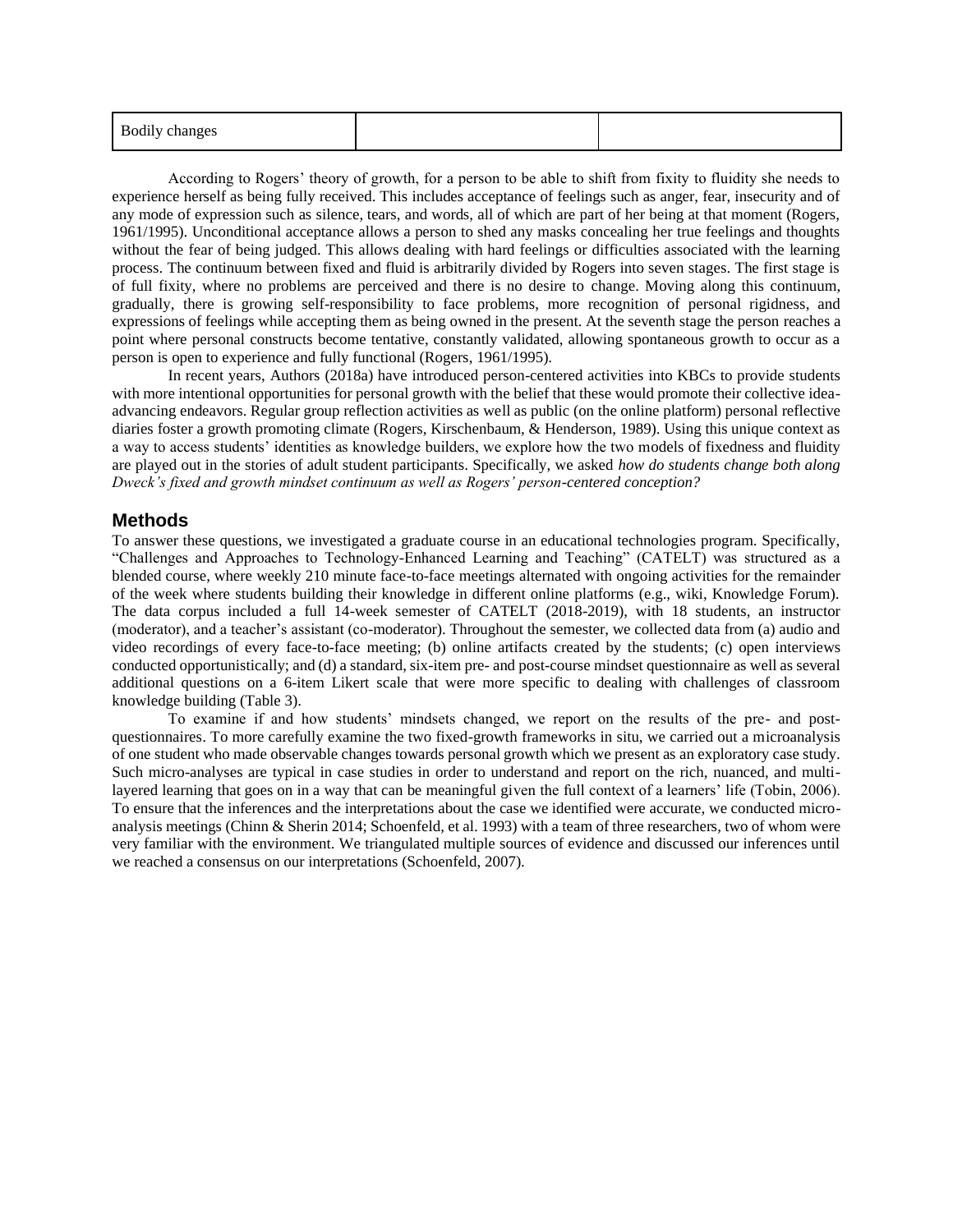| #              | <b>Question</b>                                                                                                         | Category |  |  |  |  |
|----------------|-------------------------------------------------------------------------------------------------------------------------|----------|--|--|--|--|
| $\mathbf{1}$   | You have a certain amount of intelligence and you can't really do much to change it.                                    |          |  |  |  |  |
| $\overline{2}$ | Your intelligence is something about you that you can't change very much.                                               |          |  |  |  |  |
| $\overline{3}$ | You can learn new things, but you can't really change your basic intelligence.                                          |          |  |  |  |  |
| $\overline{4}$ | No matter who you are, you can change your intelligence a lot.                                                          |          |  |  |  |  |
| 5              | You can always greatly change how intelligent you are.                                                                  |          |  |  |  |  |
| 6              | No matter how much intelligence you have, you can always change it quite a bit.                                         |          |  |  |  |  |
| $\mathcal{I}$  | I like my work best when I can do it really well without too much trouble.                                              |          |  |  |  |  |
| 8              | challenges<br>I like work that I'll learn from even if I make a lot of mistakes.                                        |          |  |  |  |  |
| $\mathcal{Q}$  | I feel bad when my teacher or peer tells me how I may improve my work.                                                  |          |  |  |  |  |
| 10             | I like asking other people to give me feedback on my work because it is a good way to<br>learn.                         | Feedback |  |  |  |  |
| 11             | When something is hard, it makes me want to work less on it, not more                                                   |          |  |  |  |  |
| 12             | Perseverance<br>I like my work best when it is easy for me to succeed                                                   |          |  |  |  |  |
| 13             | I like my work best when it makes me think hard.                                                                        |          |  |  |  |  |
| 14             | When something is hard, it just makes me want to work more on it, not less.                                             |          |  |  |  |  |
| 15             | <b>Taking Risks</b><br>When I am not sure if my idea is right, I would choose not to share it with my classmates.       |          |  |  |  |  |
| 16             | I feel its OK for me to share an unsure idea with my classmates because they may build on<br>it to create better ideas. |          |  |  |  |  |

## Table 3: Mindset questionnaire

# **Findings**

# **Fixed and Growth Mindset Questionnaire**

The results from the pre-post Mindset questionnaire (4 students opted not to take it) showed an overall negative change in students towards more fixed mindsets (Mean = -1.1), with three students moving in the direction of growth, two showing no movement, and nine moving towards fixedness. Similar results occurred with the supplementary questions, with five students moving towards growth, one without movement, and seven towards fixedness (Table 4).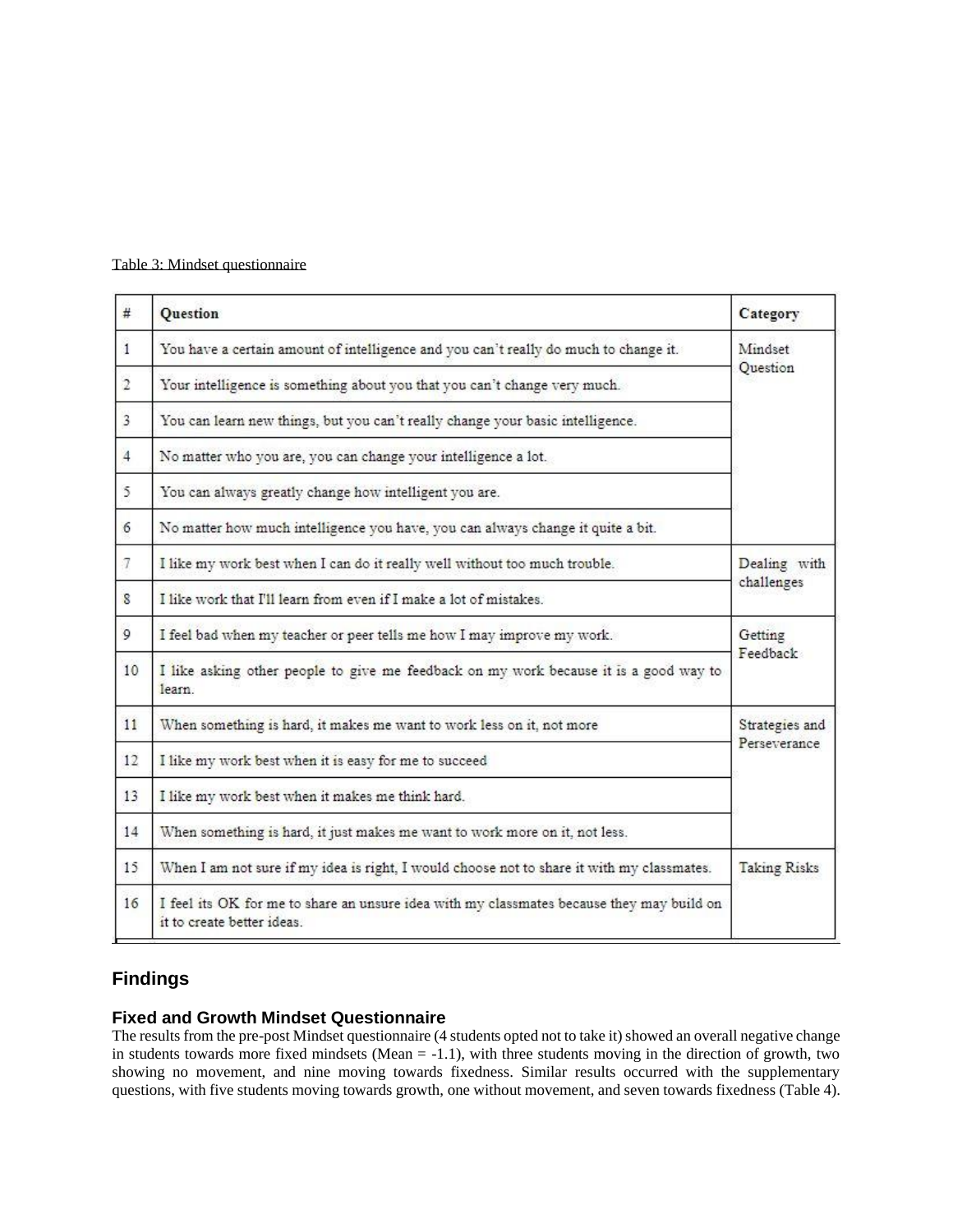|                           | Mindset |      | Supplementary  |      | Total     |                |      |       |                |
|---------------------------|---------|------|----------------|------|-----------|----------------|------|-------|----------------|
| <b>Student Pre- Post-</b> |         |      | D              |      | Pre-Post- | D              | Pre- | Post- | D              |
| B                         | 19      | 29   | 10             | 48   | 46        | $-2$           | 67   | 75    | 8              |
| Η                         | 28      | 33   | $\overline{5}$ | 52   | 52        | $\mathbf 0$    | 80   | 85    | 5              |
| J                         | 30      | 31   | $\mathbf{1}$   | 35   | 29        | $-6$           | 65   | 60    | $-5$           |
| D                         | 25      | 25   | $\theta$       | 41   | 46        | 5              | 66   | 71    | 5              |
| N                         | 26      | 26   | $\mathbf{0}$   | 44   | 38        | $-6$           | 70   | 64    | $-6$           |
| A                         | 36      | 35   | -1             | 46   | 48        | $\overline{2}$ | 82   | 83    | $\overline{1}$ |
| F                         | 22      | 21   | -1             | 43   | 44        | $1\,$          | 65   | 65    | 0              |
| M                         | 27      | 25   | $-2$           | 41   | 46        | 5              | 68   | 71    | 3              |
| $\mathbf K$               | 30      | 27   | $-3$           | 42   | 41        | $-1$           | 72   | 68    | $\frac{1}{2}$  |
| L                         | 32      | 29   | $-3$           | 44   | 50        | 6              | 76   | 79    | 3              |
| $\mathcal{C}$             | 35      | 31   | $-4$           | 53   | 49        | $-4$           | 88   | 80    | $-8$           |
| Ε                         | 30      | 26   | $-4$           | 42   | 41        | $-1$           | 72   | 67    | $-5$           |
| I                         | 29      | 25   | $-4$           | 38   | 42        | $\overline{4}$ | 67   | 67    | $\theta$       |
| G                         | 26      | 17   | $-9$           | 46   | 44        | $-2$           | 72   | 61    | $-11$          |
| <b>MEAN</b>               | 28.2    | 27.1 | $-1.1$         | 43.9 | 44.0      | 0.1            | 72.1 | 71.1  | $-1.0$         |
| SD                        | 4.4     | 4.5  | 4.3            | 4.7  | 5.6       | 3.8            | 6.8  | 7.8   | 5.4            |

Table 4: Results from mindset and supplementary questionnaire

To further explore the meaning of these results in context, in the following section we provide our case study of Nur (student F), whose results were among the lowest among the group and whose results on the questionnaire showed very little change. Her case is highly illustrative of the multi-dimensionality of change and the need to look at multiple frameworks to examine fixedness and fluidity. Analyzing only the mindset questionnaire might lead to the conclusion that Nur remained closer to the fixed side of the continuum overall with little change. However, the full analysis presents a more complex picture that is discussed later.

## **A Case Study of Fixedness and Fluidity**

Nur is a young lady in her 20's from an Arabic origin. Raised in a modern, liberal family in a traditional community, Nur was used to being different from her surroundings from early childhood. She worked as a teacher in a Jewish school where she combined teaching Arabic and special education. Nur began the semester with a smile, looking very calm and excited towards a new beginning. In her first personal online diary entry she wrote about feeling eager to learn and to get to know her new friends.

#### **Fixedness**

Despite Nur's appearance of being carefree and open, data showed that she was afraid of being judged by others and and had difficulty dealing with challenges. Showing her fear of judgement, Nur was very quiet during most group reflection sessions until the last few sessions of the semester. She explained her silence during group reflections sessions in her week 03 personal diary, writing "I didn't want to share my thoughts in class in order to avoid people from forming opinions of me as a learner that is unsure of her actions." [1]. These points were also reflected in an interview conducted after the second week's meeting. In the context of a questions about dealing with intellectual challenges, Nur explained her responses: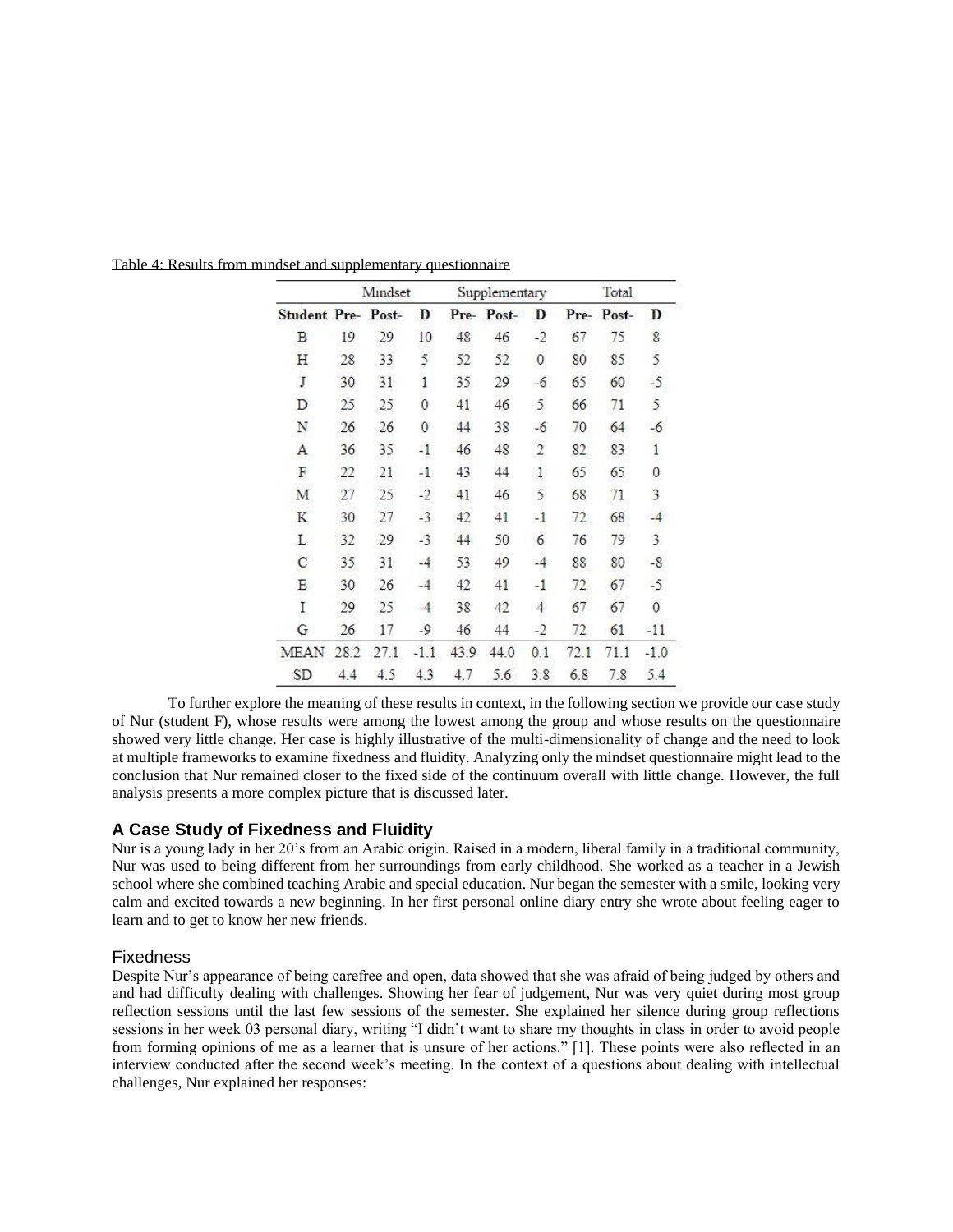- Nur: Sometimes it goes to giving up… pressure, pressure, pressure and then I give up… I do try to do my best but reach a limit where I must stop, it affects my health. [2]
- Int: If there is a task where you make a mistake or do not complete, how are you affected?
- Nur: It affects me a lot… It is important for me not to make simple mistakes that others won't make. It is unacceptable for me… I don't give myself a lot of room for error… [3]
- Int: ...In general, is it important for you to be seen by others as successful? As someone that knows? As smart?
- Nur: It is very important to me... If I don't master the subject being discussed, I prefer to be quiet and learn about it for the next time. [4]

During the knowledge building activities of the face-to-face meetings she would mostly listen to others and participate only when having a solid notion of what she wanted to say. While taking part in a small group discussion, she remarked to the researcher that "everyone is so smart and they are already saying what needs to be said, so I am not adding anything. I prefer not to talk and let them talk." [5]

#### Steps towards fluidity

During the second face-to-face group reflection session, the discussion veered to the topic of working under pressure. Several students reflected about the many obligations that they had in their lives and the fact that they felt there was never enough time for them to fulfill them all. Although Nur was silent during this discussion, she appropriated the ideas in her second online diary entry:

Nur: I always tend to talk about pressure when I have a task I need to finish, but listening from the side, and the moderator said that pressure/or talking about not having enough time could be just an excuse to avoid obligations, I felt it shook me and thought this was touching something that characterizes me, something that for the first time is reflected in my face so clearly. [6]

Nur's general silence in the face-to-face meetings were inconsistent with her online practices, where she was open and expressive about some of her concerns and difficulties. She addressed this inconsistency in her week 03 diary, suggesting that she had a desire to be known (and therefore was in a process of growth) by the community in writing that "those who would like to learn more about me can enter my personal diary and learn about me as a learner." [7]

During the fourth face-to-face meeting, a community member described her feelings using the metaphor of a wall that she had between herself and the community, preventing her from opening up and participating. For the first time, Nur made a public (albeit brief) statement during a group reflection session that she shared this difficulty. She later wrote about this in her diary:

Nur: This is not new to me, this is how I always cope with every wall between me and a new surrounding (Week 4 diary). [8]

The fifth face-to-face person-centered activity asked students to choose a card and describe how the image and word on it reflected their feelings and/or identity. Nur chose a card of a little girl standing across a polar bear separated by a glass window (Figure 1). Although Nur did not describe her reactions to the full group, she wrote about it extensively in her online diary:

Nur: At first glance I was worried about the girl's feelings. Wow how scary! Maybe she is crying! Maybe she is scared! Looking more closely I thought, maybe this close encounter with the bear is making the girl feel better about herself, maybe she doesn't feel fear against the great challenge in front of her… This made me think! Why did I choose such a negative view at first sight with all the positivity in my mind?... I imagined that I was the little girl facing a big challenge, standing and watching in full control, and with time, the girl in me will grow bigger and the challenge will become smaller…. [9]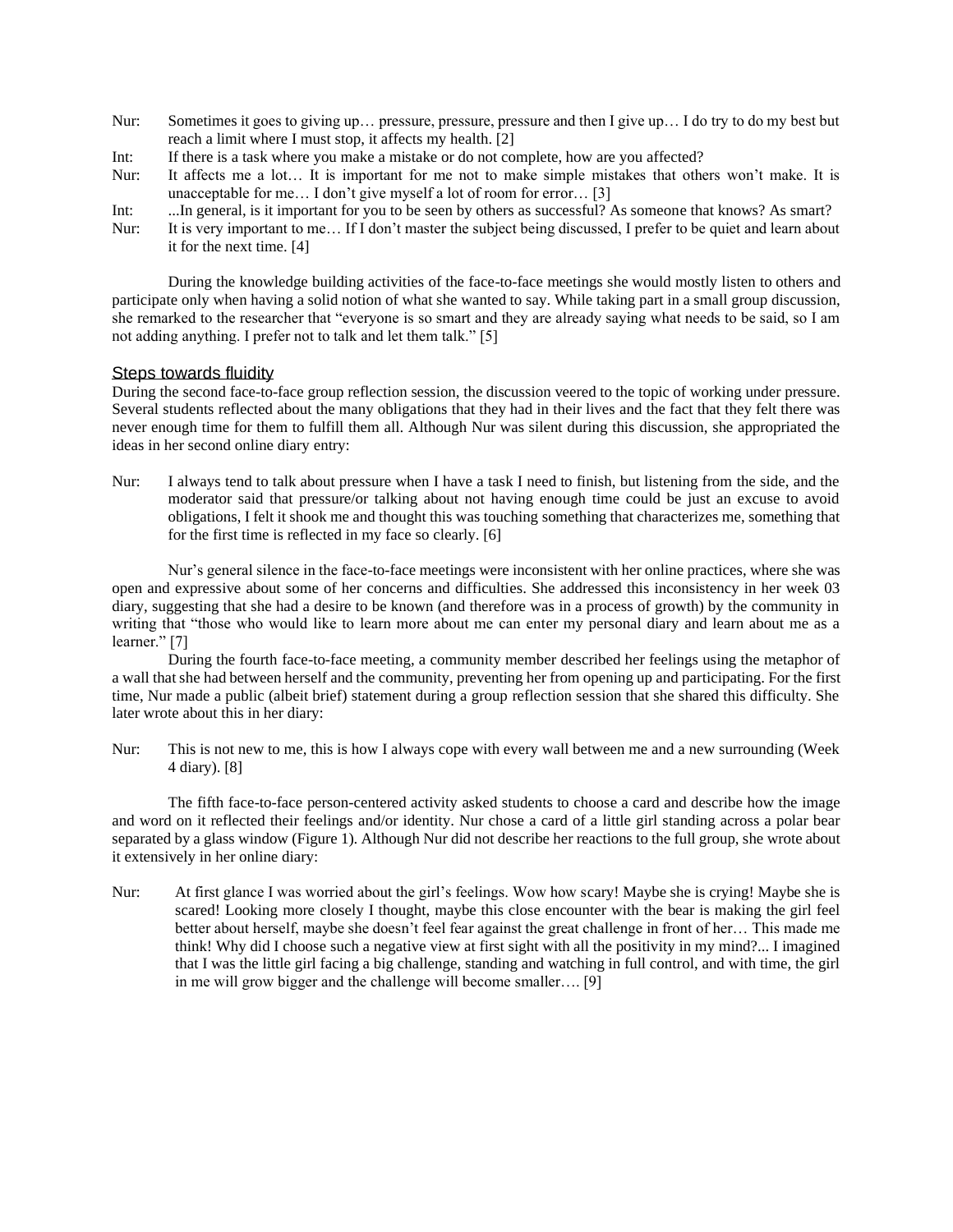

Figure 1: Points-of-You coaching card. (Translated title is "perspective").

# Growth and fluidity

Over the next several weeks Nur continued to consider her practices and identity vis-a-vis these ideas. Suggesting that they were growing in importance to her, before the  $10<sub>th</sub>$  face-to-face meeting she held several private discussions with one of her peers about finally talking publicly during a group reflection session. During the  $10<sub>th</sub>$  reflection session, she seemed restless—moving in her chair, looking around as if she wanted to talk, but not finding an opening to do so. When the discussion meeting was about to end, Nur mustered the courage to put herself forward, later writing that "I felt I was about to miss my opportunity to be heard" (Week 10 diary). [10]

Guided by the moderator, Nur talked about wanting to be a leader of educational change in Arab society. She talked openly about her place in the KBC where she could not be a leader due to her perception that others were better than her. Nur turned to specific members of the community and described to them how they affected her. [11] For example, she turned to Naomi and said the following, who got up and gave her a hug in response:

Nur: I hear you in the reflection session how you are able to see people. Your thinking is outside the box. Your diary doesn't allow me to be calm. It challenges me a lot. I also want to write this way, I want the ability to interpret things and see them from other vantage points. [12]

In the next face-to-face meeting, after receiving several compliments in her online diary, Nur continued to express her thoughts and feelings with the community during the group reflection session:

Nur: I thought that maybe the group told me good things but maybe some people are not saying anything. Maybe there are negative things. I can accept negative criticism. I think negative feedback can be given, but must be given sensitively. So I invite everyone to give me negative feedback also. [13]

During the 12th face-to-face meeting, the moderator invited the community to raise issues about the collaborative knowledge building process with a focus on things that didn't work well for the community. Even though there were several open issues and challenges in the community, the group remained silent in talking about them. Suddenly, Nur spoke up:

Nur: This week I had a problem in my group...We talked for half an hour… There was no reaction to what I wrote [online]. I disconnected from the phone conversation before it was over. I felt terrible like I haven't for a long time. That my voice wasn't heard. It's like a person who has his mouth taped shut... I sent a whatsapp message… explained how I felt… The next conversation I felt I was heard. [14]

### Personal fluidity model

Putting the findings from Nur's story together, we have created a preliminary framework—which we call the personal fluidity model (PFM)—that shows how people's identities in KBCs change in ways that are consistent with the everdeepening knowledge building principles (Table 5). These are cross-referenced with Nur's utterances as reported in the previous subsections of the findings.

#### Table 5: Personal Fluidity Model (PFM)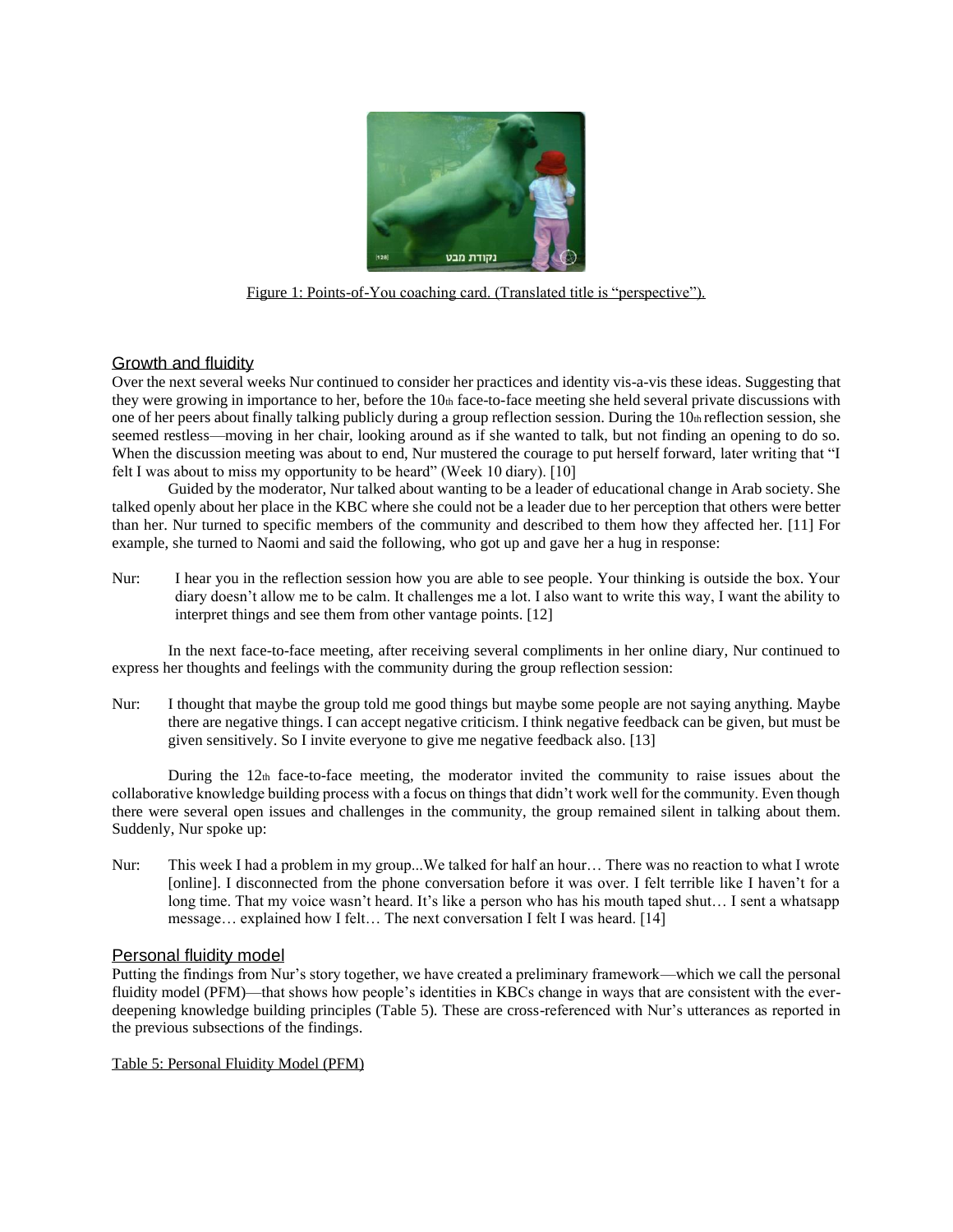| <b>Dimension</b>                    | <b>Definition</b>                                                                                                                                                                                                                                                                     | <b>Examples</b>                                                                                                                                                                                                                                                                                                                                                           |  |  |  |
|-------------------------------------|---------------------------------------------------------------------------------------------------------------------------------------------------------------------------------------------------------------------------------------------------------------------------------------|---------------------------------------------------------------------------------------------------------------------------------------------------------------------------------------------------------------------------------------------------------------------------------------------------------------------------------------------------------------------------|--|--|--|
| <b>Fixedness</b>                    | Little or no awareness or acceptance of<br>challenges being avoided; no<br>acceptance that personal social<br>practices are constructs.                                                                                                                                               | [1] Afraid of being judged<br>[2] Having trouble dealing with challenges<br>[3] Afraid of not meeting one's own expectations<br>[4] Afraid to jeopardize one's intelligence<br>[5] Afraid of being judged; afraid to jeopardize one's<br>intelligence                                                                                                                     |  |  |  |
| <b>Steps</b><br>towards<br>fluidity | Shows some awareness that there may<br>be a gap between how the person<br>perceives others and the way they may<br>perceive him or her; structures are<br>starting to be recognized as ideas, not<br>facts, and are therefore potentially<br>changeable; becoming more<br>expressive. | [6] Recognizing one's own rigidity<br>[7] Wanting to be recognized by the community or<br>others<br>[8] Sharing vulnerabilities<br>[9] Recognizing that responsibility is hers to make a<br>change and that it is possible                                                                                                                                                |  |  |  |
| Growth and<br>fluidity              | Awareness of internal responsibility<br>and taking actions by being authentic;<br>welcoming and trusting the flow of<br>expression; constantly checking oneself<br>with the aim of changing; active<br>exploration of whether perception of<br>personal relationships are accurate.   | [10] Acting on a desire to change; overcoming one's<br>fears of external judgement<br>[11] Being congruent with one's feelings<br>[12] Sharing vulnerabilities and being congruent<br>[13] Seeking external information to check inner feelings<br>(reality testing, community alliance, high trust)<br>[14] Acting on internal feelings free from social<br>restrictions |  |  |  |

## **Discussion**

In this research we explored how students' identities as knowledge builders change along dimensions of fixedness and growth when they participate in KBCs. The first part of our question focused on Dweck's dimensions mainly dealing with students' beliefs in intelligence, but also in relation to several important dimensions of knowledge building like taking risks and dealing with challenges. Our results did not show any conclusive effect, and if anything were contradictory to our microanalysis of students in action (such as Nur). It is possible that the nature of the questionnaire is problematic and does not accurately reflect the fixedness and fluidity that were more characteristic of students practices and identities. It is also possible that these dimensions were simply not related to the types of changes in students' identities as knowledge builders. This is logical at least with the mindset questions, as the connection between one's belief in intelligence and their openness to experience are, at best, indirectly related. However, given that the changes to the supplementary questions were also contradictory to our microanalytic findings, we are more inclined to think that the nature of questionnaires (at least the type we conducted) is simply not sufficient to capture the deep, often emotional, situated changes that we sought to examine.

The microanalysis of Nur did provide us with results that we think more meaningfully portray fixedness and fluidity in KBCs. At first, Nur perceived herself as not being fully received by others as well as by herself. This appeared to be associated with rigid constructs in her communication and knowledge building practices. Her fear of sharing her authentic ideas and feelings led her to blockages that are described in the first level of the PFM. Having the opportunity to authentically write diary entries as well as hear other students' stories appeared to scaffold Nur's transformation out of a place of fixedness. A noticeable sign of change was seen when Nur became aware of a construct she perceived as a fact and now realized was an idea that could be changed. Her recognition about her fear of being judged with her holding back and not expressing herself fully set in motion a number of small changes in Nur's practices and identity that led her on the path towards fluidity.

Finding the courage to talk openly during the reflection session was a pivotal moment for Nur. By removing her mask and talking about her feelings honestly, she clearly expressed advanced stages of fluidity and openness that were very important for the community. Namely, she broke down some of the barriers that the community was not able to overcome, opening a large discussion about how the group was building knowledge together and undoubtedly helping make the entire community knowledge building process more intentional.